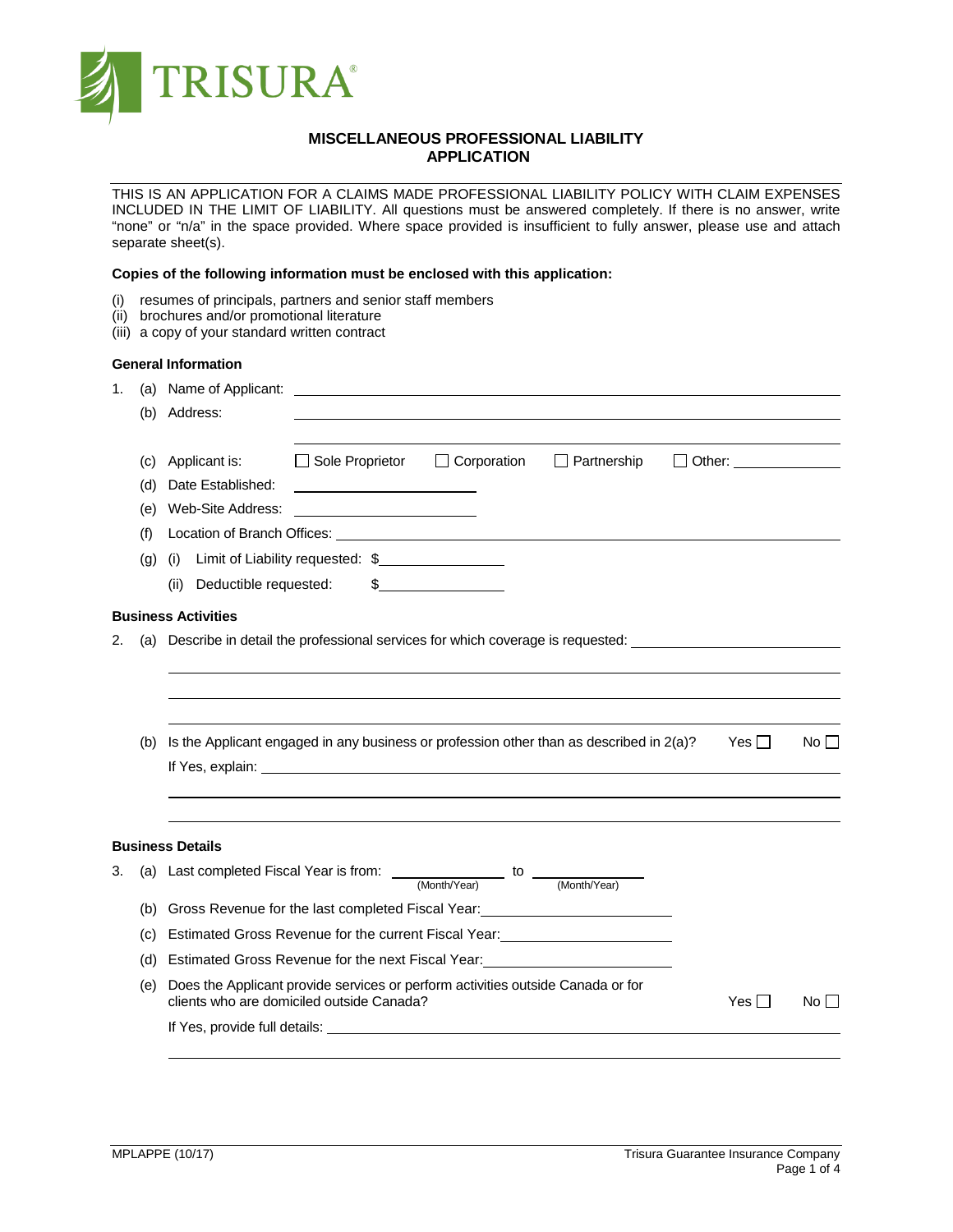(f) For the Gross Revenue indicated in (c) above, indicate the approximate percentage derived from each of the services listed in Question 2(a):

| <b>Service</b> | % (total must be 100%) |
|----------------|------------------------|
|                | $\%$                   |
|                | $\%$                   |
|                | $\%$                   |

(g) For the Gross Revenue indicated in (c) above, indicate the approximate percentage derived from services performed outside Canada or for clients who are domiciled outside of Canada:

| <b>Country</b> | % of Revenue |
|----------------|--------------|
|                | $\%$         |
|                | $\%$         |
|                | $\%$         |

4. (a) Is the Applicant controlled or owned by, or associated or affiliated with any other firm or business enterprise?  $\Box$  No  $\Box$ 

If Yes, advise (if more space is required please complete and attach a separate sheet):

| <b>Name of Entity</b> | <b>Nature of Operations/Relationship</b> | % of Ownership |
|-----------------------|------------------------------------------|----------------|
|                       |                                          | %              |
|                       |                                          | %              |

- (b) Does the Applicant provide professional services to any of the entities listed above in Question 4(a)?  $\Box$  No  $\Box$
- (c) Does the Applicant have any Subsidiaries, past or present, that are, or were, more than 50% owned or controlled by the Applicant, either directly or indirectly through one or more of its Subsidiaries for which coverage is required?  $Yes \Box$  No  $\Box$

If Yes, advise (if more space is required please complete and attach a separate sheet):

| Name of Entity | <b>Nature of Operations</b> | <b>Jurisdiction of</b><br>Incorporation | $%$ of<br>Ownership |
|----------------|-----------------------------|-----------------------------------------|---------------------|
|                |                             |                                         | %                   |
|                |                             |                                         | $\%$                |

| (d) During the past three years, has the Applicant's name changed, or has the Applicant |       |                 |
|-----------------------------------------------------------------------------------------|-------|-----------------|
| purchased, merged or consolidated with any other business?                              | Yes I | No <sub>1</sub> |
|                                                                                         |       |                 |

If Yes, provide full details:

5. (a) Complete the following for any person(s) performing the services described in Question 2 (if more space is required please complete and attach a separate sheet):

| <b>Name</b> | <b>Title</b> | Professional<br>Qualifications | # of years in<br>practice |
|-------------|--------------|--------------------------------|---------------------------|
|             |              |                                |                           |
|             |              |                                |                           |
|             |              |                                |                           |

(b) Additional employees to those listed in 5(a) in the following categories

Clerical: Contract: Contract: Other (specify):

 $\overline{a}$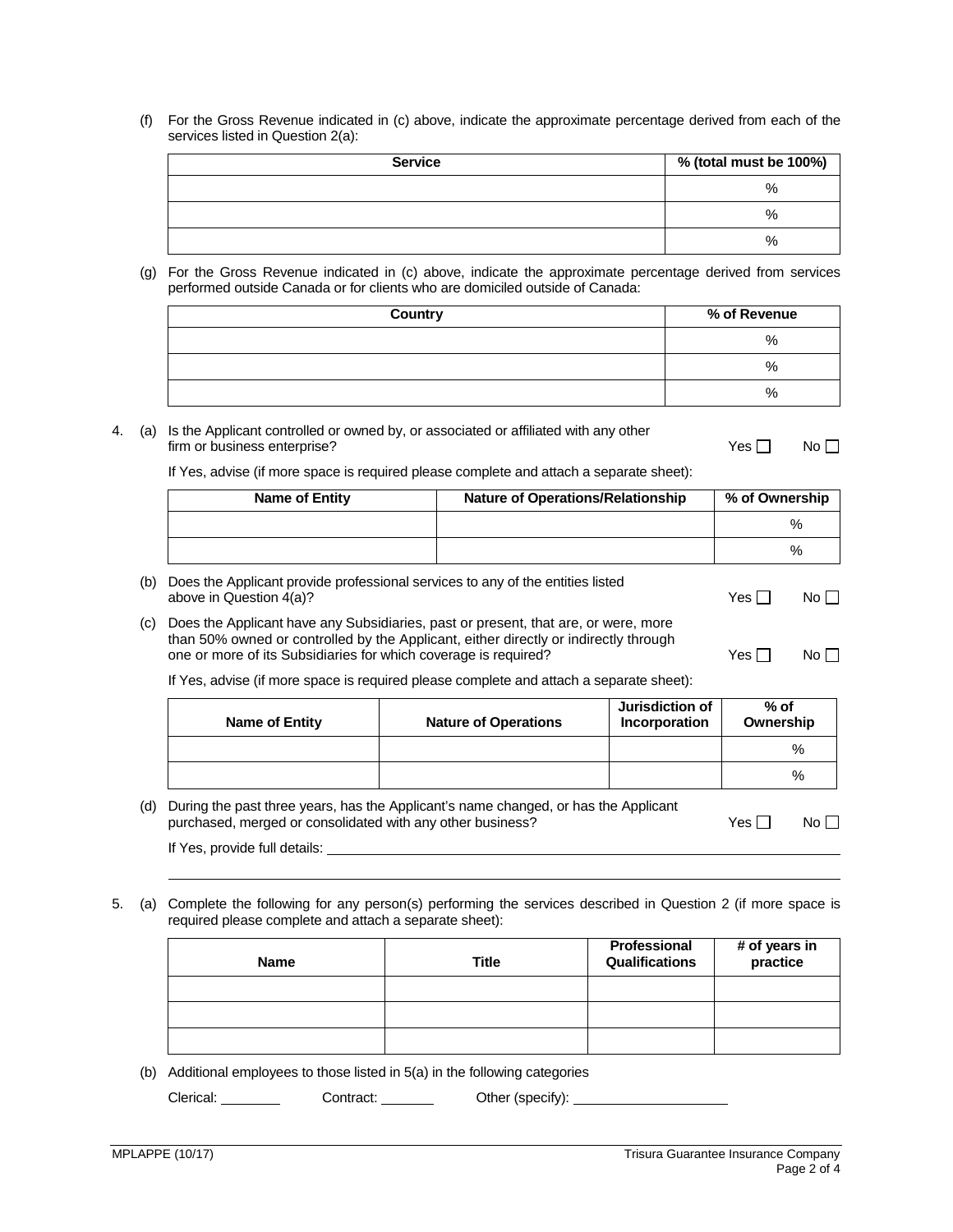| (C) - | What percentage of the Applicant's business involves subcontracting of work to others?     |            | %         |
|-------|--------------------------------------------------------------------------------------------|------------|-----------|
|       | (d) Does the Applicant require every independent contractor to carry E&O Insurance?        | Yes $\Box$ | $No \Box$ |
|       | (e) Is a license required in order for the Applicant to practice in his or her profession? | Yes $\Box$ | No $\Box$ |
|       | List any professional associations to which the Applicant belongs:                         |            |           |

6. Indicate the Applicant's four largest projects during the last three years including: the client's name; nature of services provided and the gross revenues generated from those services (if more space is required please complete and attach a separate sheet):

| <b>Client</b> | <b>Services</b> | <b>Gross Revenue</b> |
|---------------|-----------------|----------------------|
|               |                 |                      |
|               |                 |                      |
|               |                 |                      |
|               |                 |                      |

7. (a) Does the Applicant use a standard written contract describing the services being provided? Yes  $\Box$  No  $\Box$ 

If Yes, attach a copy of the standard written contract. If No, explain how the Applicant determines and documents the rights and responsibilities with its clients, customers and other parties regarding the services to be insured, then proceed to Question 7(c).

- (b) For what percentage of the services provided / projects undertaken is this written contract used?
- (c) Does the Applicant obtain written client acceptance at the completion of project stages? Yes  $\Box$  No  $\Box$
- (d) Does the Applicant obtain written final acceptance or other sign-off agreement from all clients upon completion of the professional services provided?  $Yes \Box$  No  $\Box$

## **Prior Insurance**

**Past Activities**

8. (a) Provide details of all Miscellaneous Professional Liability Insurance held during the past three years:

| Name of Insurer | <b>Limit of Policy</b> | <b>Deductible/Retention</b> | <b>Expiry Date</b> | Premium |
|-----------------|------------------------|-----------------------------|--------------------|---------|
|                 |                        |                             |                    |         |
|                 |                        |                             |                    |         |
|                 |                        |                             |                    |         |

(b) When was the first date on which the Applicant purchased continuous claims made coverage?  $\frac{MMDD/YYY}{MMDD/YYY}$ 

| 9. |     | (a) Has any insurance been refused or cancelled in the past five years?                                                                                                                                                                                                | Yes I   | No II     |
|----|-----|------------------------------------------------------------------------------------------------------------------------------------------------------------------------------------------------------------------------------------------------------------------------|---------|-----------|
|    | (b) | Has the Applicant, or any of the Applicant's employees, ever been investigated by, or<br>suspended from practice by, any governing body of his/her profession?                                                                                                         | Yes I   | No II     |
|    | (C) | Does the Applicant or any other person proposed for this insurance have knowledge or<br>information of any claim, demand, occurrence, suit, or proceeding which has been made<br>or is pending against any insured proposed for coverage under the proposed insurance? | Yes II  | No $\Box$ |
|    | (d) | Have there been any suits, claims, occurrences (including allegations) made against the<br>Applicant or any other person proposed for this insurance in the last five years?                                                                                           | Yes I l | No II     |
|    |     |                                                                                                                                                                                                                                                                        |         |           |

### *If Yes to any of the above, attach details.*